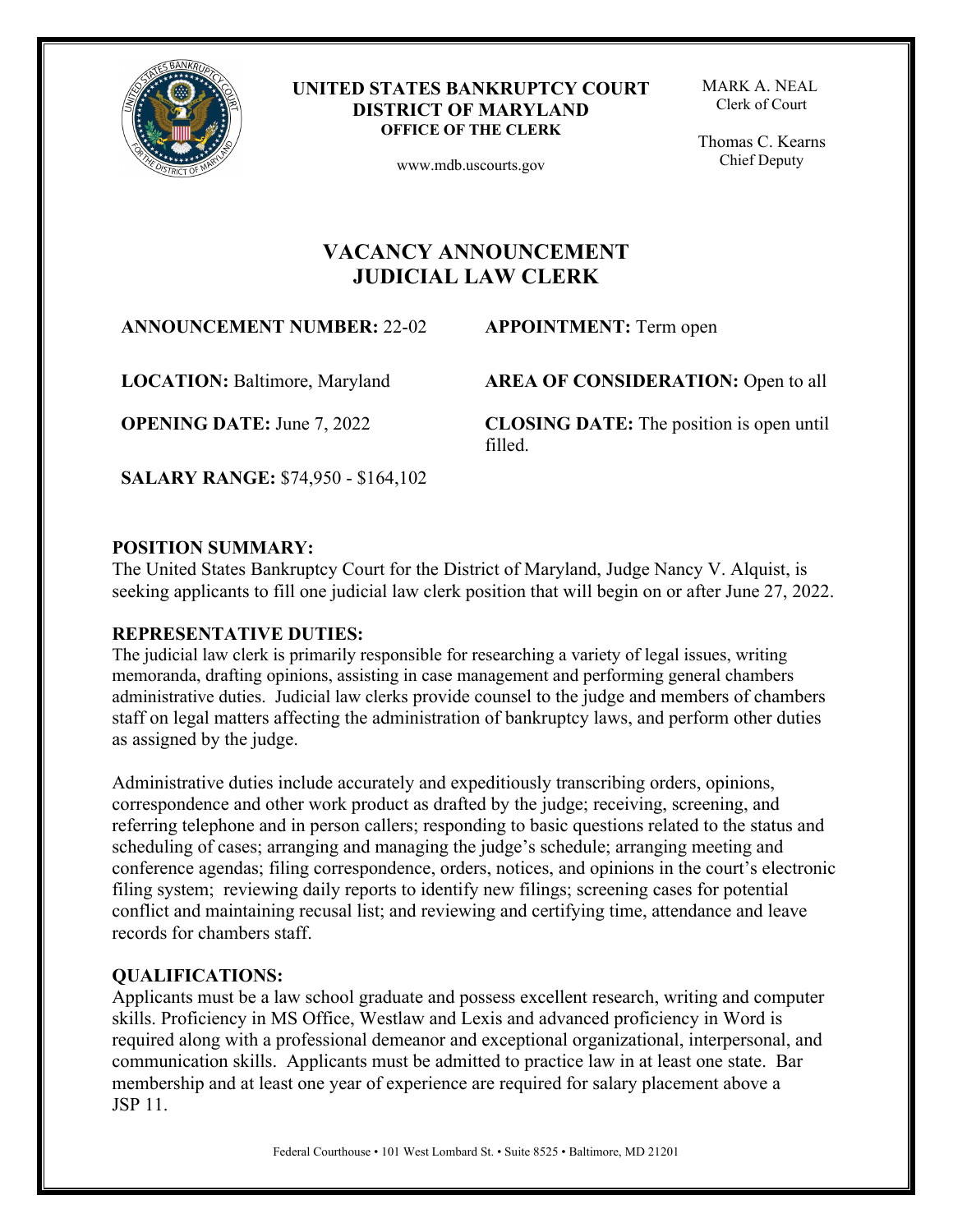#### **Preferred Qualifications**

Prior bankruptcy practice experience or training is preferred. Experience on the editorial board of law review or moot court/and or publication of noteworthy articles is desired.

#### **BENEFITS:**

Judicial Branch employees are "at will" employees and are not subject to the employment regulations of competitive service. However, benefits are similar and include paid annual and sick leave, ten paid holidays per year, health and life insurance, a flexible benefits program, and a professional work environment. Salary will be based upon experience and qualifications in accordance with JSP guidelines.

## **CONDITIONS OF EMPLOYMENT:**

Applicants must be United States citizens or lawful permanent residents actively seeking citizenship. As a condition of employment, the selected candidate must successfully complete a background check. Employment will be considered provisional pending the successful completion of the background check and a favorable suitability determination. Electronic Funds Transfer (EFT) for payroll deposit is required.

#### **HOW TO APPLY:**

Applications are fully confidential.

All interested persons must submit a **single** PDF containing:

- Cover letter;
- Resume;
- Completed AO 78 Application Form, which may be obtained at [www.mdb.uscourts.gov](http://www.mdb.uscourts.gov/) (applicants must complete Questions 18, 19 and 20, as this position is not subject to the Fair Chance to Compete for Jobs Act);
- Law school transcript, if applicant has graduated law school within the last five years;
- Two writing samples (of no longer than 15 pages each) that have not been edited by anyone other than the applicant; and
- The names and contact information for three professional references. Please note that references will not be contacted unless authorized by the applicant.

Application packages must be emailed to  $\v{Jobs@mdb}$ .uscourts.gov (please include "Judicial Law Clerk" in the subject line). **Please note that applications that are not submitted as a single PDF or are incomplete will not be considered**.

Interview travel expenses and relocation expenses will not be reimbursed. The court provides reasonable accommodations to applicants with disabilities. All employees are required to adhere to the "Code of Conduct for Judicial Employees," which is available for review upon request. The court reserves the right to modify the conditions of this job announcement, to withdraw the job announcement, or to fill the position at any time, any of which actions may occur without

any prior written or other notice. Please be aware that due to the volume of applications, only candidates selected for an interview will be contacted.